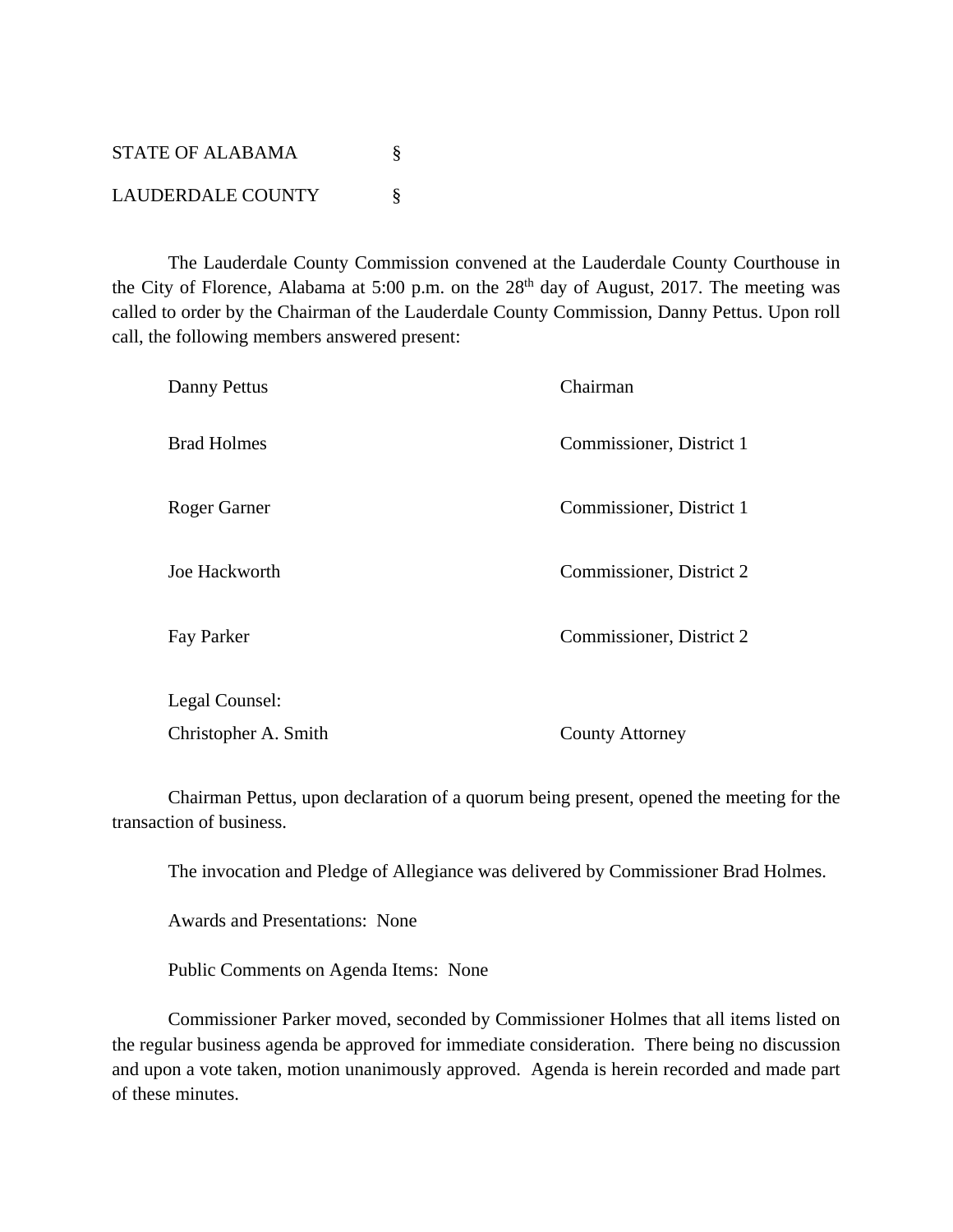Commissioner Hackworth moved, seconded by Commissioner Garner that the minutes of the last regular meeting of the Commission be approved for recording. There being no discussion and upon a vote taken, motion unanimously approved.

 Commissioner Hackworth moved, seconded by Commissioner Garner to approve a resolution that authorizes the Lauderdale County Commission to enter into an agreement with the Alabama Emergency Management Agency and the Florence-Lauderdale County Emergency Management Agency for an Emergency Management Performance Grant 17EMF in the amount of forty-five thousand, two hundred and ninety-six dollars. This is to be used for the sole purpose of emergency management preparedness programs. George Grabryan, Lauderdale County Emergency Management Agency Director and Danny Pettus, Chairman of the Lauderdale County Commission are authorized to execute all grant documents. There being no discussion and upon a vote taken, motion unanimously approved. Resolution and copy of grant is herein recorded and made part of these minutes.

 Commissioner Holmes moved, seconded by Commissioner Garner to approve a resolution authorizing the Lauderdale County Commission along with the Lauderdale County Sheriff's Department to enter into an Edward Byrne Memorial Justice Assistance Grant Program (JAG Grant) with the City of Florence. The grant amount is sixteen thousand six hundred and one dollars which will be divided equally between the Lauderdale County Sheriff's Department and the City of Florence. The City of Florence will be lead applicant and financial administrator of the grant. There being no discussion and upon a vote taken, motion unanimously approved. Resolution is herein recorded and made part of these minutes.

Commissioner Garner moved, seconded by Commissioner Parker to approve a resolution that will allow approval of a subdivision application for Skypark IV which was submitted by Skypark Properties, LLC, c/o Kelley Allen. The application includes a subdivision location of Sky Park Road on Shoals Creek in Lauderdale County. This agreement will provide fiscal surety from the developer, Kelley Allen, to ensure that any work done on existing Lauderdale County roads is performed in a timely manner. Commissioner Holmes asked Lauderdale County Engineer, Eric Hill, to clarify the agreement. Mr. Hill stated that this agreement is to provide a safeguard to make sure that County road standards are met and that any road closings would be kept to a minimum. Commissioner Garner asked Mr. Hill who would test the quality of the road work done by Mr. Allen. Mr. Hill stated that in addition to his department checking the work, a third party will also be used to test the road conditions. Commissioner Holmes stated that he lives in the area and that the Pitman's driveway would not be affected by the work being done. There being no further discussion and upon a vote taken, motion unanimously approved. Resolution and a copy of the application are herein recorded and made part of these minutes.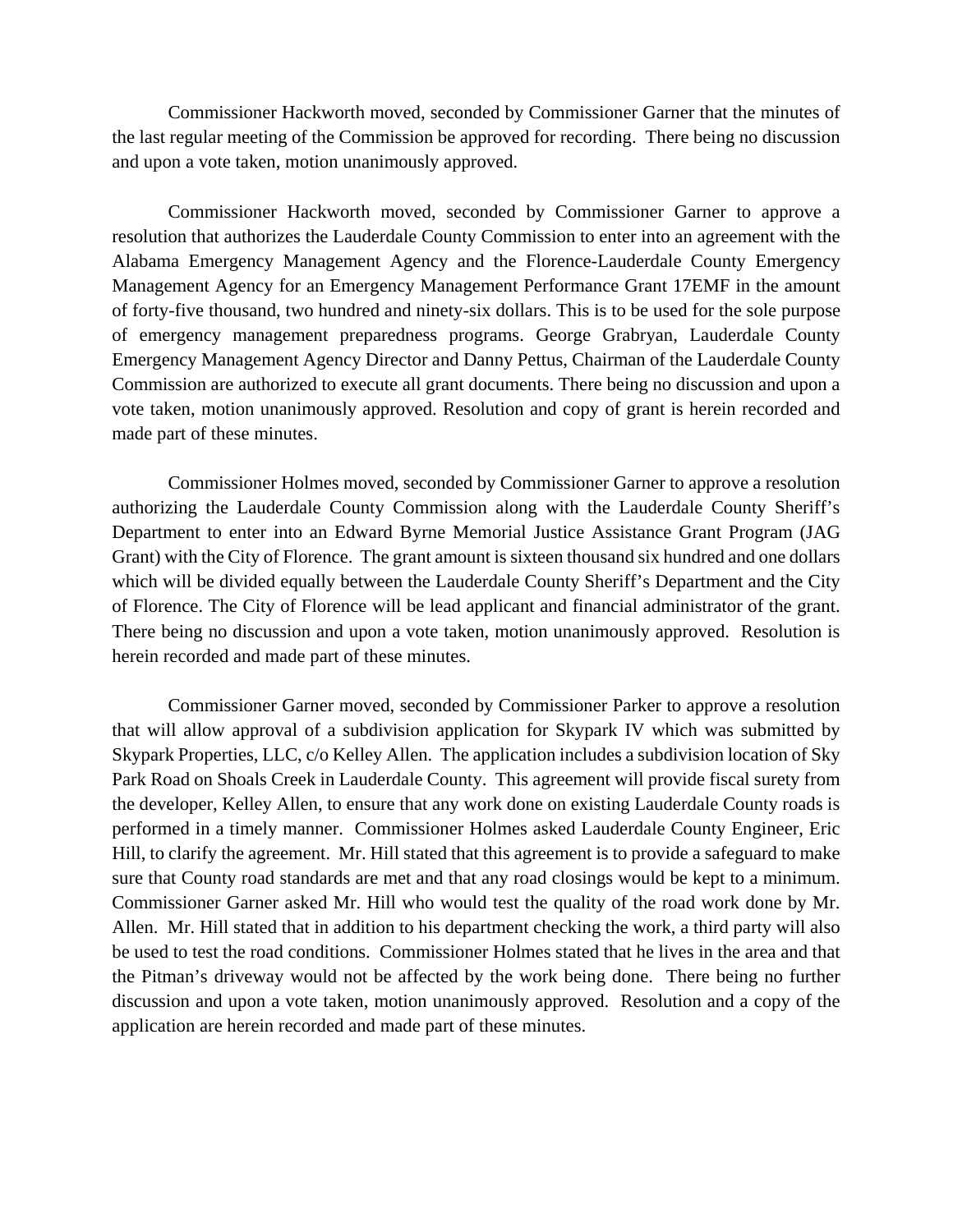Lauderdale County Detention Center supervisor, Jason Butler, has requested Family Medical Leave for one of his employees. The leave is to begin on August  $13<sup>th</sup>$ , 2017 and will end on November 5<sup>th</sup>, 2017. All medical paperwork has been submitted and is in order. Commissioner Garner moved, seconded by Commissioner Holmes to approve the leave. There being no discussion and upon a vote taken, motion unanimously approved. Leave is herein recorded and made part of these minutes.

The invoiced bills were audited, allowed, and ordered to be paid upon a motion by Commissioner Parker and seconded by Commissioner Hackworth. Commissioner Holmes asked the Lauderdale County Administrator, Brenda Bryant, about an invoice for the Lauderdale County Detention Center. Ms. Bryant stated that it was the bill for Southern Health Partners. There being no further discussion and upon a vote taken, motion unanimously approved.

## CHECKS ISSUED AUGUST 14TH, 2017 THROUGH AUGUST 27TH, 2017

| <b>GENERAL-SPECIAL</b><br>CHECK # 52380-52412       | \$428,443.92 |
|-----------------------------------------------------|--------------|
| <b>AGRI-BUSINESS FUND</b><br>CHECK #3585-3590       | \$1,025.94   |
| <b>LEPA FUND</b><br>CHECK #7847-7854                | \$5,427.96   |
| <b>GASOLINE TAX FUND</b><br>CHECK #16448-16463      | \$614,742.97 |
| PUBLIC BLDG., R & B SPECIAL<br>CHECK $# N/A$        | 0.00         |
| PUBLIC HIGHWAY & TRAFFIC FUND<br>CHECK $# N/A$      | 0.00         |
| AL. TRUST CAPITAL IMPROVEMENT FUND<br>CHECK $# N/A$ | 0.00         |
| <b>RRR GASOLINE TAX FUND</b><br>$CHECK$ # N/A       | 0.00         |
| REAPPRAISAL FUND<br>CHECK # 11143-11154             | \$40,101.64  |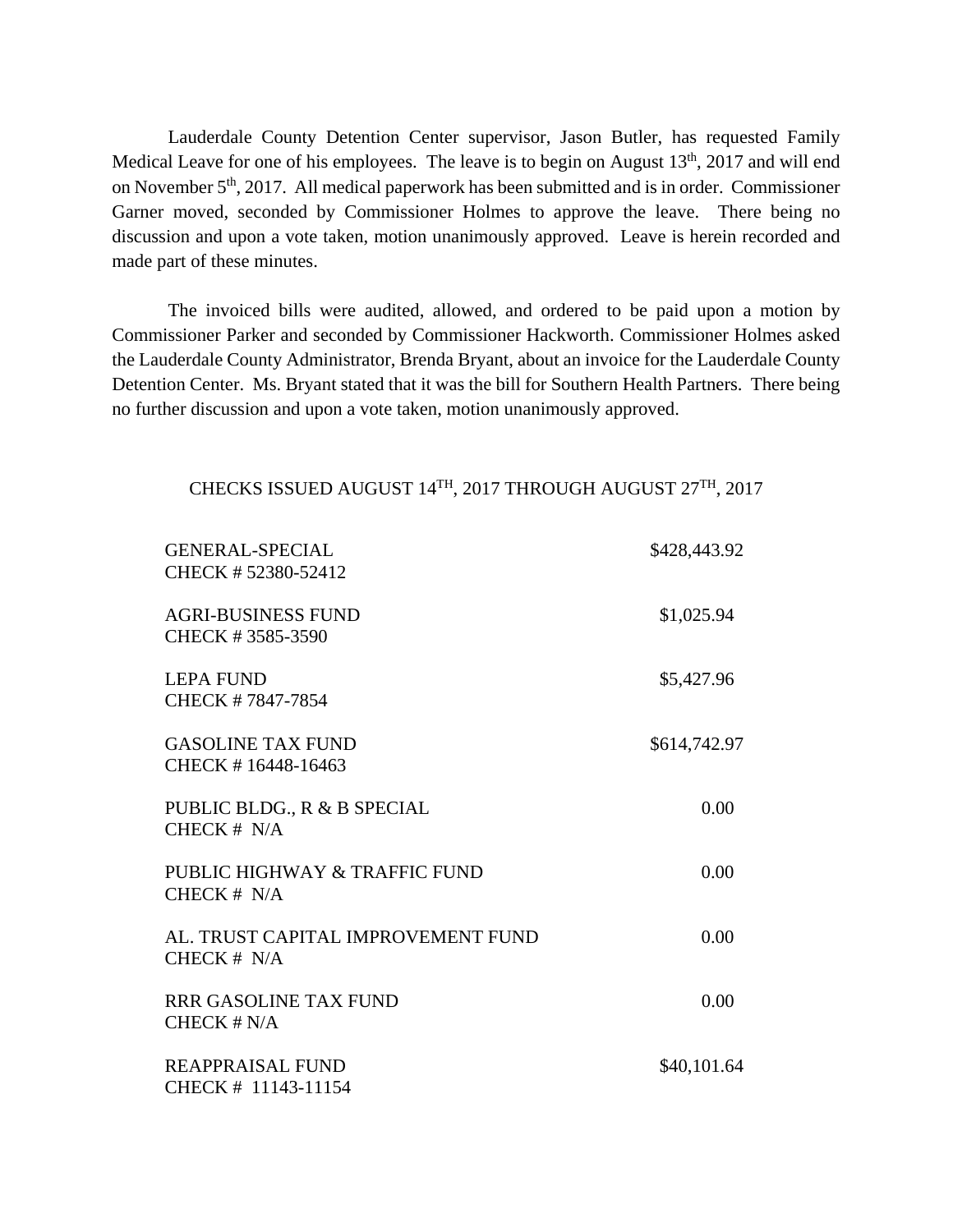| REAPPRAISAL MONEY MARKET<br>CHECK # N/A                |       | 0.00           |
|--------------------------------------------------------|-------|----------------|
| TOURISM, REC. & CONVENTION FUND<br>CHECK # 452-454     |       | \$11,756.90    |
| <b>RSVP FUND</b><br>CHECK # 16974-16980                |       | \$2,806.69     |
| <b>CHILD PROTECTION FUND</b><br>CHECK $# N/A$          |       | 0.00           |
| <b>SERIES 2001 DEBT SERVICE FUND</b><br>CHECK # N/A    |       | 0.00           |
| <b>CDBG FUND</b><br>CHECK # N/A                        |       | 0.00           |
| <b>SOLID WASTE FUND</b><br>CHECK # 6946-6961           |       | \$167,974.74   |
| <b>ACCOUNT PAYABLE FUND</b><br>CHECK # 39282-39316     |       | \$77,332.41    |
| FIRE PROTECTION FEE FUND<br>CHECK # N/A                |       | 0.00           |
| INDUSTRIAL DEVELOPMENT TAX FUND<br>CHECK # 1128 & 1129 |       | \$363,321.64   |
| <b>TOBACCO TAX FUND</b><br>CHECK#                      |       | 0.00           |
| <b>TVA TAX FUND</b><br>CHECK # 5525-5536               |       | \$385,558.09   |
|                                                        | Total | \$2,098,492.90 |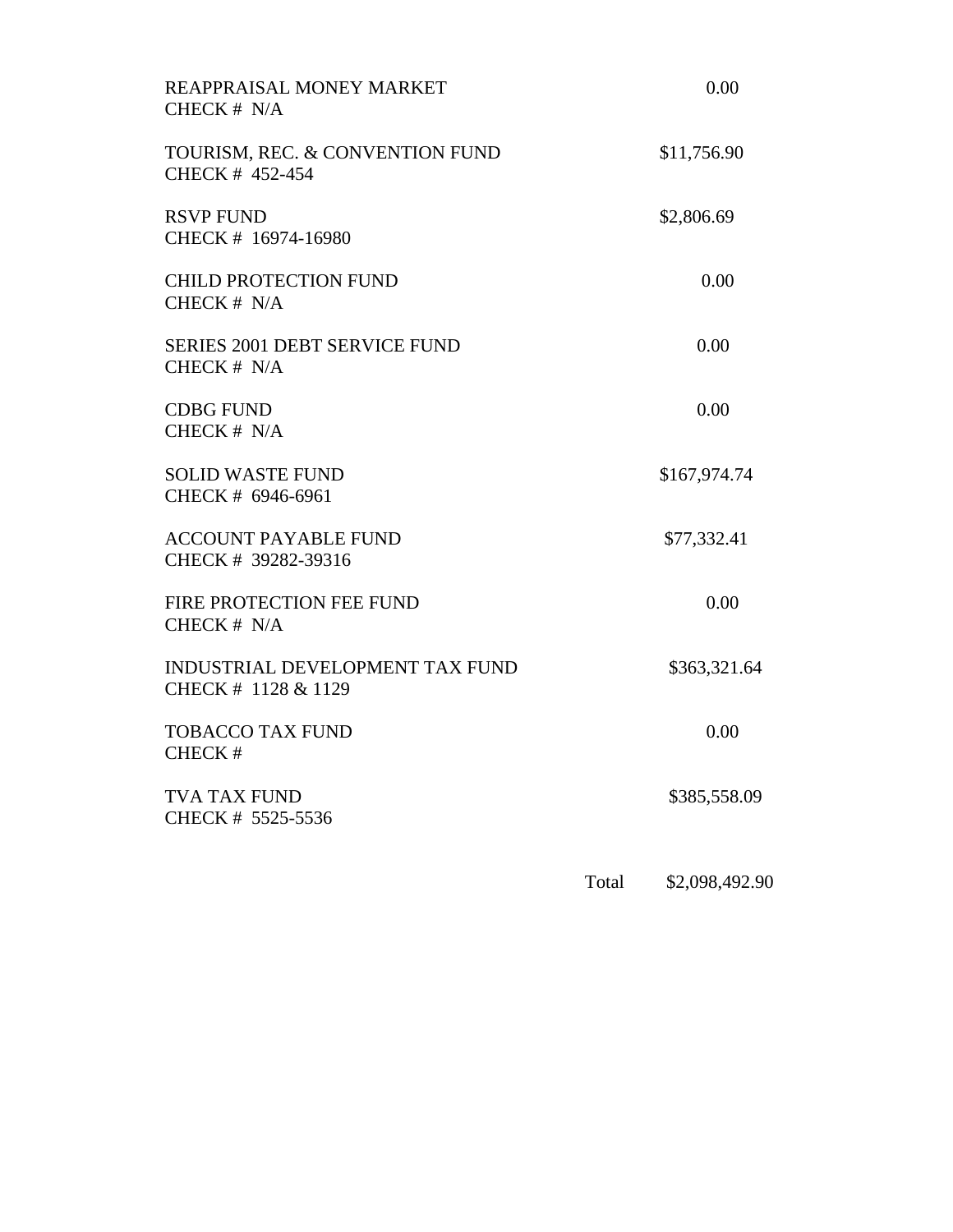Scheduled Public Hearings: none

Staff Reports: none

Public Comment Period:

Doreen Pitman of 1908 Skypark Road, Florence, Alabama, handed out a statement which she discussed with the Commissioners – see attached letter.

Brenda Newman of Skypark Road, Florence, Alabama, stated that there were other parts of that road that are very dangerous and other problems that Mr. Allen should address if he is worried about safety. Ms. Newman stated that no one knows what is going on regarding the Skypark Project.

Dr. Simpson of Skypark Road, Florence, Alabama, stated that before The Allen's started paving Skypark Road, it was a nightmare and very dangerous. Dr. Simpson also stated that if you put it into perspective, Mr. Allen couldn't do the whole project but he wanted to see a more reliable project being done.

Jerry James of 1992 Skypark Road, Florence, Alabama, stated that he knows The Allen's were trying to improve the area and that this project would help property values. Mr. James also stated that he has seen their work and Mr. Allen mows the easement every week and he believes that they will do a good job.

Commissioner Holmes stated that he understands both sides of this issue since he lives in the neighborhood and that assurances have been put into place to make sure that the work is done and that we will not have the same issues as twenty years ago. Commissioner Holmes asked the Lauderdale County Engineer, Eric Hill, to comment on the road closings. Mr. Hill stated that the agreement states that the road would be closed for forty-five working days but that it can also be affected by weather issues. Mr. Hill also stated that the road would only be closed at the very end of the project and only when necessary.

Mr. & Mrs. Joel Newman of 1496 Skypark Road, Florence, Alabama, asked if anyone has done a study on the traffic increase that will occur once the project is completed. The Lauderdale County Engineer, Eric Hill, stated that there are sixteen new lots and that would result in around forty trips per day. Mr. Newman stated that they had to put up a fence to try to keep trucks and cars out of their driveway and that they had a truck drive through his house. Ms. Newman asked Mr. Hill how many notices were sent out because no one knew anything about this project. Mr. Hill stated that forty notices were sent out which is above the legal amount that is required. Mr. Hill stated that he just felt it was right to send out that many.